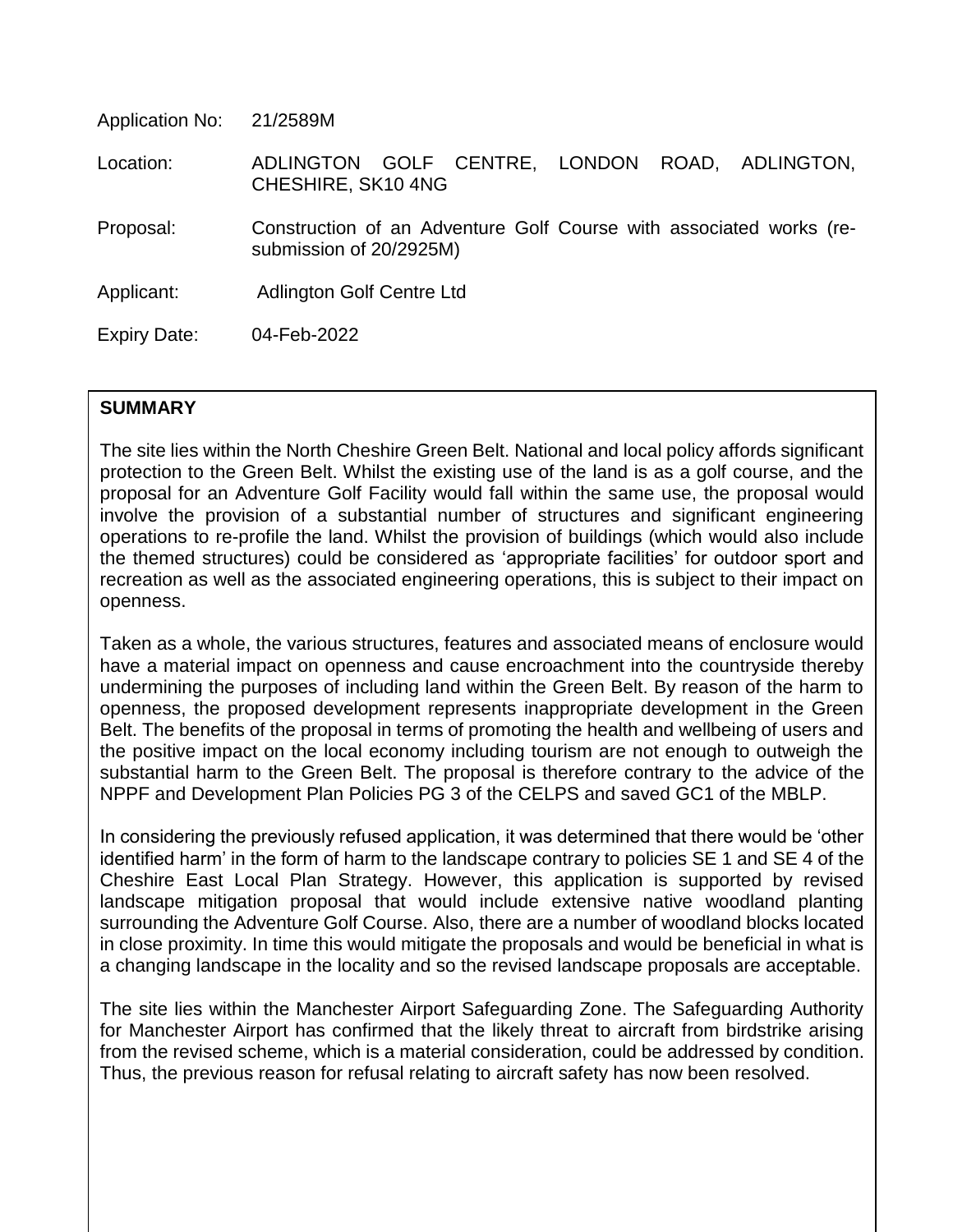There are no objections on the grounds of residential amenity, ecology, trees, highways, public rights of way, flood risk or heritage assets. However, these considerations do not outweigh the harm to the Green Belt and so the application is recommended accordingly.

### **RECOMMENDATION**

**REFUSE**

## **SITE DESCRIPTION**

This application relates to land associated with Adlington Golf Centre, which is located to the south west of Adlington Business Park in Poynton. Adlington Golf Centre currently comprises of a driving range, academy course, a pitch and putt course and a graduate course with a clubhouse building and car park. This application relates specifically to the original 9-hole graduate golf course situated to the north east of the existing golf centre. The site measures approximately 4.5 ha in size. The land sits directly to the west of the proposed Poynton Relief Road which would run on a north to south alignment. The site remains fairly open with some variance in levels across the site. Adlington Bridleway No.42 runs along the northern and western boundaries to the site providing access to Shirdfold Farm which is located approximately 70 metres to the north. The site lies within the North Cheshire Green Belt and Manchester Airport's Safeguarding Area.

## **PROPOSAL**

Full planning permission is sought to construct an Adventure Golf Course with associated works in place of the original 9-hole graduate course, which has been replaced by a newly opened 9-hole graduate course located to the south of the golf centre. The original graduate course had to be replaced as a result of the proposed Poynton Relief Road as it severed the course. The applicant is seeking to re-purpose the remaining land to the west of the proposed road with an 18-hole Adventure Golf Course based on Australian themes as well as a service hut of approximately 10 metres x 5 metres, with ground engineering works. This application follows the refusal of an earlier similar scheme determined under planning ref; 20/2925M. The differences between this and the earlier refused scheme are:

- Revised landscape proposals
- Ayres Rock: This structure has been reduced in height by 0.5m and it would be lower than the level of the landscaped embankment.
- Sydney Harbour Bridge: This structure has been reduced in height by 0.25m

The original scheme was refused for the following reasons

1. The site lies within the North Cheshire Green Belt. The proposed development, whilst not inappropriate development by definition, would lead to a loss of openness and encroachment in the Green Belt. The various structures, features and associated means of enclosure would have a material impact on openness and cause encroachment into the countryside thereby undermining the purposes of including land within the Green Belt. By reason of the harm to openness, the proposed development represents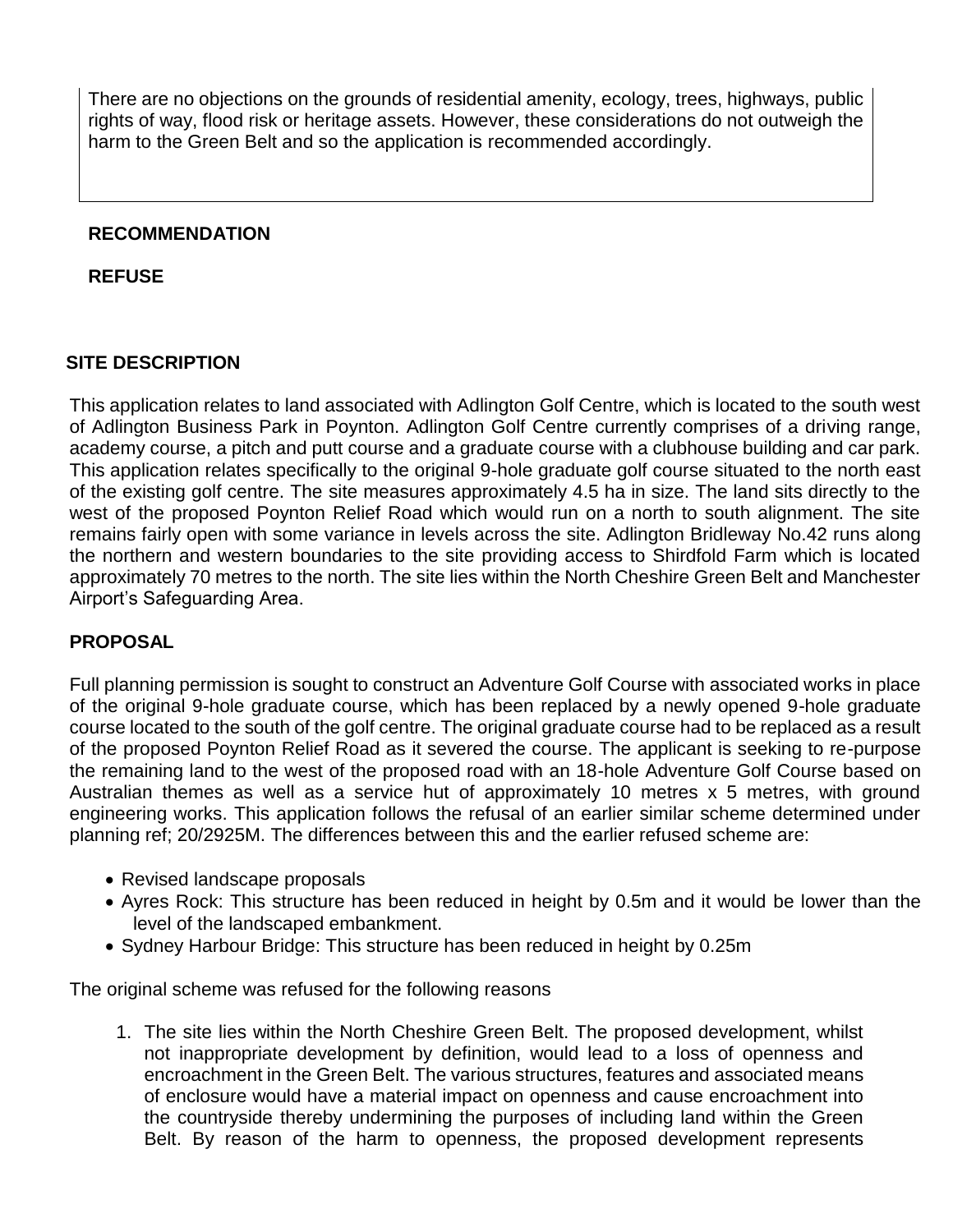inappropriate development in the Green Belt. There are not considered to be material considerations that clearly outweigh the harm to the Green Belt by reason of loss of openness and other identified harm. The proposal is therefore contrary to the National Planning Policy Framework, Policy PG 3 of the Cheshire East Local Plan Strategy and saved Policy GC1 of the Macclesfield Borough Local Plan.

- 2. The proposal would result in the introduction of large features which would appear incongruous in the landscape and countryside, contrary to Policies SE 1 and SE 4 of the Cheshire East Local Plan Strategy.
- 3. Insufficient information has been submitted with the application to determine the likely threat to aircraft from birdstrike, which is a material consideration. Approval of the scheme contrary to the advice of the Safeguarding Authority for Manchester Airport would be contrary to the advice the Town and Country Planning (safeguarded aerodromes, technical sites and military explosives storage areas) Direction 2002.

These revised proposals seek to address these reasons for refusal.

### **RELEVANT PLANNING HISTORY**

00/1519P – EXTENSION AND IMPROVEMENTS OF EXISTING DRIVING RANGE FACILITIES, NEW CAR PARKING PROVISION AND NEW 9-HOLE GOLF COURSE AND ACCESS – Approved 05-Oct-2000

01/1640P - CONSTRUCTION OF NEW ACCESS ROAD (TO SERVE ASSOCIATED DEVELOPMENT WITHIN STOCKPORT BOROUGH), SECURITY LODGE AND LANDSCAPING – Approved 01-Oct-2004

20/2925M - Construction of an Adventure Golf Course with associated works – Refused 19-Nov-2020

## **POLICIES**

#### **Cheshire East Local Plan Strategy – 2010-2030**

- PG3 Green Belt
- SD1 Sustainable Development in Cheshire East
- SD2 Sustainable Development Principles
- IN 1 Infrastructure
- SE 1 Design
- SE3 Biodiversity and Geodiversity
- SE 4 The Landscape
- SE 5 Trees, Hedgerows and Woodland
- SE 7 Heritage Assets
- SE 13 Flood Risk and Water Management
- SC 1 Leisure and Recreation
- SC 2 Indoor and Outdoor Sports facilities
- SC 3 Health and Wellbeing
- EG 2 Rural Economy
- CO2 Enabling Business Growth Through Transport Infrastructure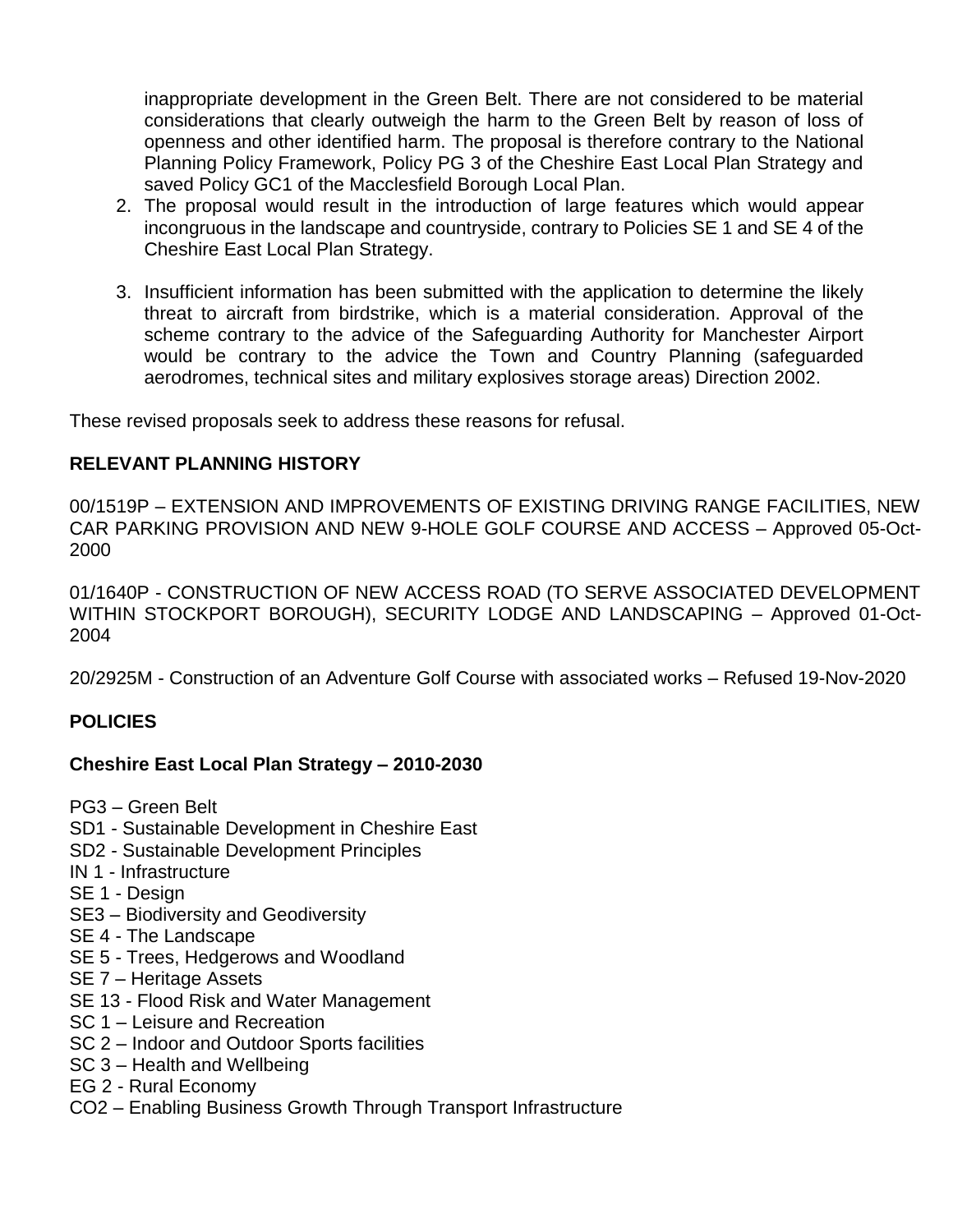## **Macclesfield Local Plan (Saved policies)**

BE.1 – Amenity BE.3 – Access and Parking BE.4 – Drainage, Utilities and Resources NE.5 – Nature Conservation and Habitats NE.9 – Protected Species NE.17 – Pollution Control NE.20 – Flood Prevention GC1 – Green Belt

**Adlington Neighbourhood Plan (Stage 7 – Neighbourhood Area Designation)** Adlington has been designated as a 'Neighbourhood Area', which is a very early stage in the Neighbourhood Planning process and can be afforded limited weight at this stage.

#### **Other Material Considerations**

The National Planning Policy Framework 2021 (NPPF) National Planning Practice Guidance (NPPG)

#### **CONSULTATIONS (External to Planning)**

**Environmental Protection** – No objection subject to informatives relating to construction hours and contaminated land

**Flood Risk Manager** – No objection subject to a condition that the development is carried out in accordance with the submitted Flood Risk Assessment (FRA)

**Highways –** No objection

**Manchester Airport (MAN)** – No objection subject to conditions requiring submission and approval of bird hazard management plan measures and informatives in relation to protecting aircraft.

**National Grid –** No objection but advise that there is gas apparatus in the vicinity of the site that may be affected by the proposals.

**Public Rights of Way (PROW) –** No objection - Although the proposed development appears to be adjacent to a Public Right of Way, namely Bridleway No.42 in the parish of Adlington, it is unlikely the development will impact on the adjacent PROW it is recommended that an advice note be attached to any approval reminding the developer of their obligations.

**United Utilities** – No objection

#### **VIEWS OF ADLINGTON PARISH COUNCIL**

No Objection - Adlington Parish Council strongly support this planning application. The Parish Council is of the view that this is a positive development which will not have a detrimental impact on the openness of the Greenbelt in this area.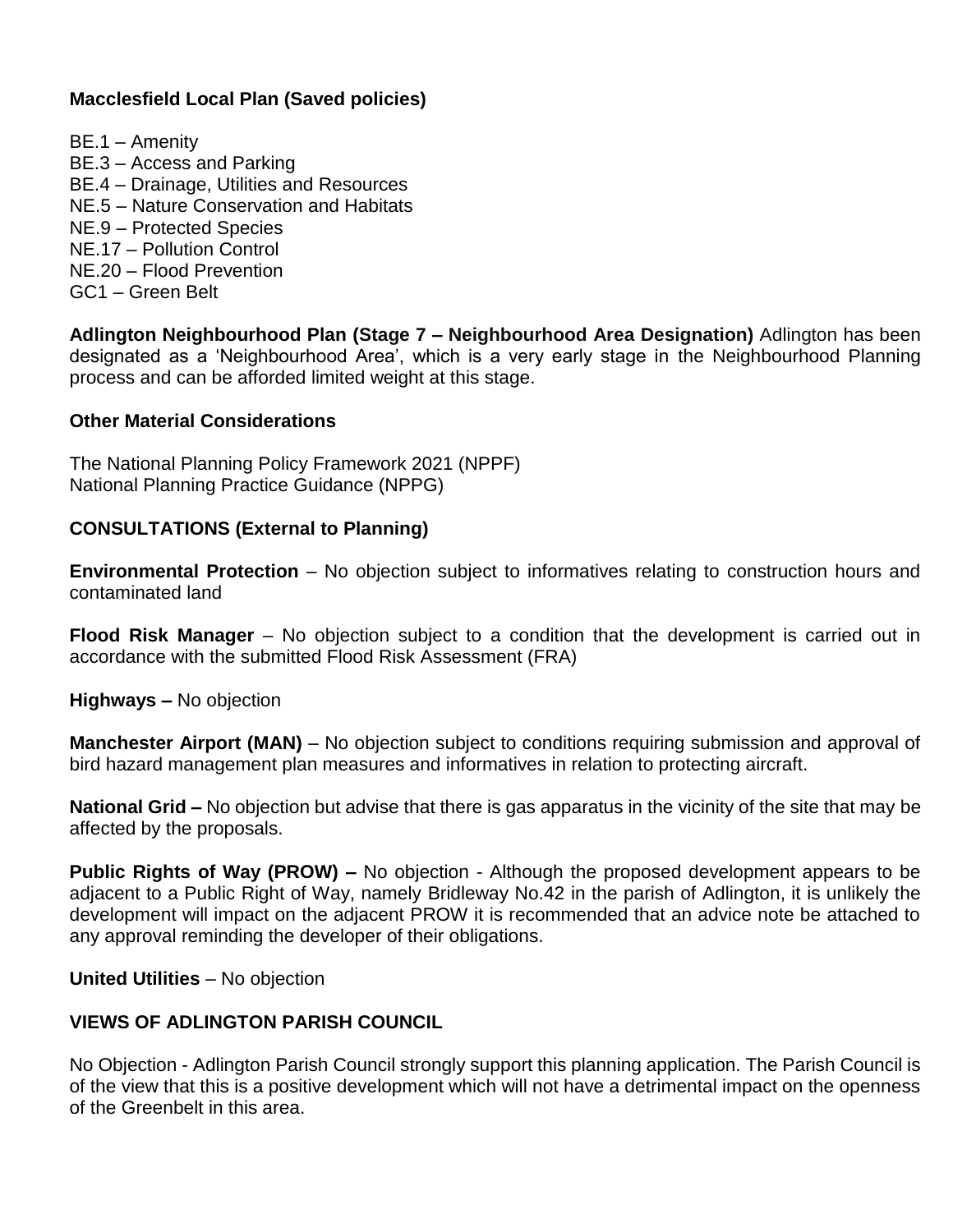# **VIEWS OF POYNTON TOWN COUNCIL**

No objection.

## **OTHER REPRESENTATIONS**

Representations have been received from 104 addresses, on the following grounds:

- Fully support it. Families would use it regularly.
- Will bring jobs and tourism to Poynton, Adlington and Macclesfield. Increases trade for other hospitality businesses. Also benefits wider South Manchester/Stockport/Cheshire East region.
- Need open space recreation more than ever now due to pandemic. Nearest similar attraction 30+mins drive away.
- As the existing golf business has lost land through the Poynton relief road CPO, we must give the business a chance to continue.
- The development would introduce the younger generation to golf.
- No reason why this should be refused as land is already used for golf.
- Will protect the green belt. Reduces risk of more housing.
- Gives something for our young people to do. Allows them to meet up. Somewhere for families to go and have some quality time together.
- The designs will improve biodiversity. Low environmental impact.
- Will help reduce the visual impact of the new bypass
- Will help maintain better mental and physical health.
- Current site will get overgrown and disused.
- Object to the plans [reasons not given].

## **OFFICER APPRAISAL**

#### **Principle of Development**

The National Planning Policy Framework (NPPF) affords the Green Belt significant protection stating at para 148:

*"When considering any planning application, local planning authorities should ensure that substantial weight is given to any harm to the Green Belt. 'Very special circumstances' will not exist unless the potential harm to the Green Belt by reason of inappropriateness, and any other harm resulting from the proposal, is clearly outweighed by other considerations."*

NPPF Para 149 states that a Local Planning Authority should regard the construction of new buildings in the Green Belt as inappropriate development unless it meets with one of the exceptions listed. One such exception is:

*"b) the provision of appropriate facilities (in connection with the existing use of land or a change of use) for outdoor sport, outdoor recreation, cemeteries and burial grounds and allotments; as long as the facilities preserve the openness of the Green Belt and do not conflict with the purposes of including land within it;*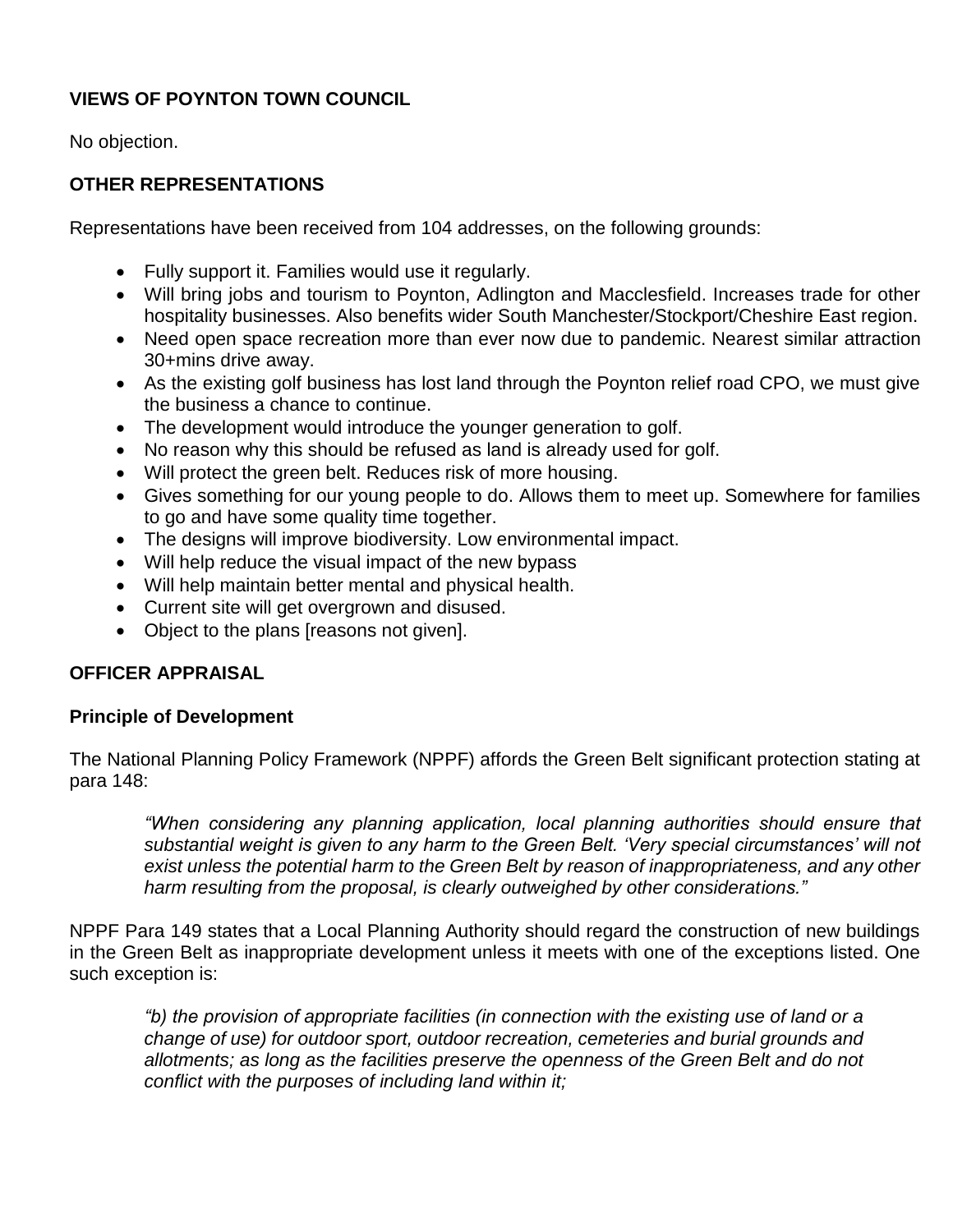NPPF Para 150 (b) states that, amongst other things, other certain forms of development including 'engineering operations' are not inappropriate development provided they also preserve the openness of the Green Belt and do not conflict with the purposes of including land within it.

Policy PG 3 of the CELPS and saved Policy GC1 of the MBLP similarly afford significant protection to the Green Belt and resist inappropriate development. Both policies permit proposals for outdoor sport and recreation where they preserve openness. However, saved Policy GC1 is more restrictive than the NPPF and CELPS PG 3 in that excepted buildings will only be permitted where they are 'essential'.

The proposal does not involve a change in the use of the land as it would remain in use as a golf course. However, the proposal does seek permission for some significant engineering operations including a reprofiling of the land to facilitate its use as a 'themed' Adventure Golf Facility. Added to this, there would be a substantial number of structures erected to accompany the theme of each hole, some of which would be sizeable. Similarly to the refused scheme, it is indicated that these would be centred around an Australian theme, so for example, the course would feature scale versions of Ayers Rock and the Sydney Opera House.

The provision of buildings (which would also include the themed structures) could be considered as 'appropriate facilities' for outdoor sport and recreation. However, this is subject to their impact on openness. The engineering operations are not inappropriate development in the Green Belt either, again, subject to the impact on openness.

Safeguarding the countryside from encroachment and keeping land permanently open is a fundamental aim of Green Belt policy. The essential characteristics of Green Belts are their openness and permanence.

The proposal would include the construction of a single storey 'service hut' building, which would serve as the point of sales area with a small office for administration purposes. This building would have a footprint of approximately 10 metres by 5 metres and would measure 4.5 metres in height to the apex of the proposed pitched roof, which would be a modest size. Individually, this structure would be of small scale and would therefore have a limited impact on openness. However, the impact on openness needs to be assessed in the round, taking account of the cumulative impacts of the whole development.

With regard to the layout of the site, this is only really shown indicatively with 'sketch proposals'. However, it does show that the facility would typically include pathways, greens and the various proposed themed structures on and in between the holes. It would also include varying boundary treatments, again to accommodate the theme of the facility. The structures would be of varying height, size and scale.

The largest structure would be a scale model of Ayers Rock on hole 15. Again, the plans are not detailed and just show a sketch drawing. However, this indicates that it would measures some 24 metres in length with an overall height of nearly 5.5 metres. On hole 16, there would be water tower to mimic a gold mine. This structure would have a height of approximately 4 metres in height. Other notable structures include a bridge on hole 5, which would measure approximately 16 metres in length, 2 metres wide and would have a height of approximately 3 metres and hole 4 which would have a replica of Sydney Opera House structure measuring approximately 3.4 metres in height. There would be various other themed structures of a smaller size ranging from a 'Ute', kangaroo, 'dunny' and boomerangs.

In terms of their impact on openness, this needs to be considered in the context of the proposed land levels, as the engineering operations would comprise of a cut and fill exercise in order to create a central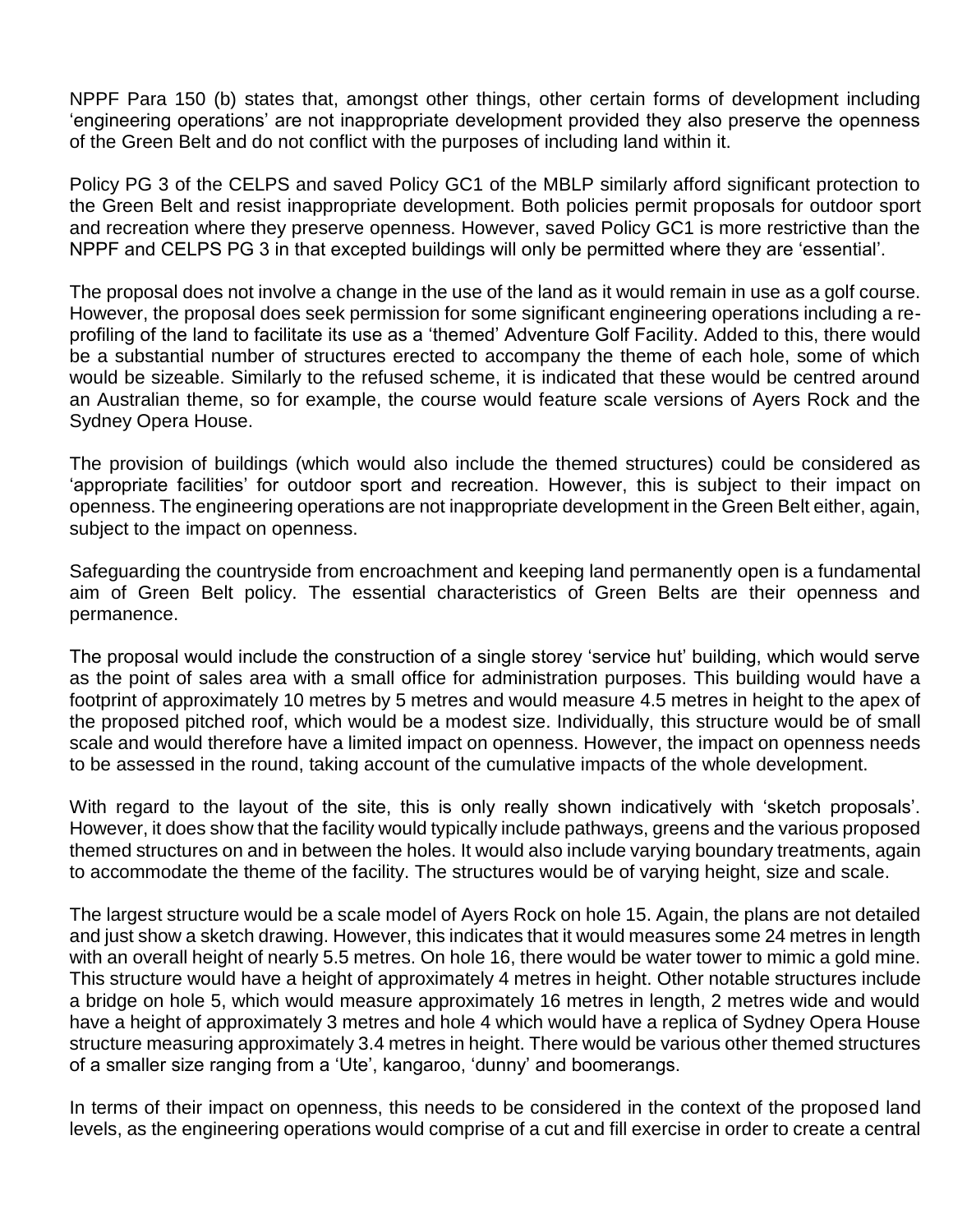lake feature and to re-profile the land to create the 18 holes. This would in part reduce the overall height of some of the structures relative to the existing ground levels. However, taken as a whole, the various structures, features and associated means of enclosure would have a material impact on openness and cause encroachment into the countryside thereby undermining the purposes of including land within the Green Belt. There would be tangible harm to the openness by virtue of the cumulative size and scale of the structures which would serve to undermine both the visual and spatial aspects of openness. By reason of the harm to openness, the proposed development represents inappropriate development in the Green Belt.

For this scheme to be granted planning permission, the identified harm to the Green Belt (and any other harm) must be *clearly outweighed* by other considerations and whether there are any 'very special circumstances' which exist to outweigh the identified harm. Whilst the applicant did not initially put forward a case of very special circumstances, the following have been cited by the applicant as being sufficient to amount to very special circumstances:

- Without the structures proposed, the adventure golf course scheme could not be delivered
- It accords with the national and local policy imperatives to promote healthier lifestyles: see e.g. Local Plan Strategic Priority 2(3)
- The Scheme would lead to the efficient and effective use of the golf course land rendered unviable by the PRR
- The proposals are consistent with and supported by Golf England's Strategy (2017 2021) and research carried out by the R&A and European Golf Association which underline the importance of adventure or mini-golf as an entry point to the sport
- Significant economic benefits will flow from the Scheme both in terms of job creation and bringing money into the local economy. Paragraph 81 of the Framework provides that substantial weight should be placed on the need to support economic growth.
- The facility would complement the range of facilities already on offer at Adlington Golf Centre. It would serve to diversify the business and attract a wider spectrum of paying participants, including younger people and families in particular as well as sustaining a well-established business
- The proposed development would satisfy demand for additional opportunities for sport and recreation within a highly sustainable location. It would significantly benefit the community in terms of their health and well-being and attracting a wider spectrum of the population e.g. younger children and families
- The extensive shrub and tree planting would not only deliver a net biodiversity gain but sequester carbon in line with one of the Government's most important policy objectives

The applicant states that the structures / buildings would be necessary to facilitate the proposed recreational use as an adventure golf course. Whilst it is accepted that an adventure golf course by its very nature would require themed structures to serve its purpose and attract users, this does not warrant the overly large structures proposed in this case. This could be achieved with an alternate theme or by reducing the largest structures. Similarly, the health and wellbeing benefits and also the benefits derived from promoting leisure use within the Green Belt are acknowledged, but again could be achieved with a more sensitive scheme. For these reasons, these points attract limited weight in the context of the proposals put forward.

The applicant contends that the proposal would lead to the efficient and effective use of the golf course land rendered unviable by the Poynton Relief Road (PRR). Whilst the relief road would indeed sever the former golf course, this has already been compensated for and the course that was lost has also been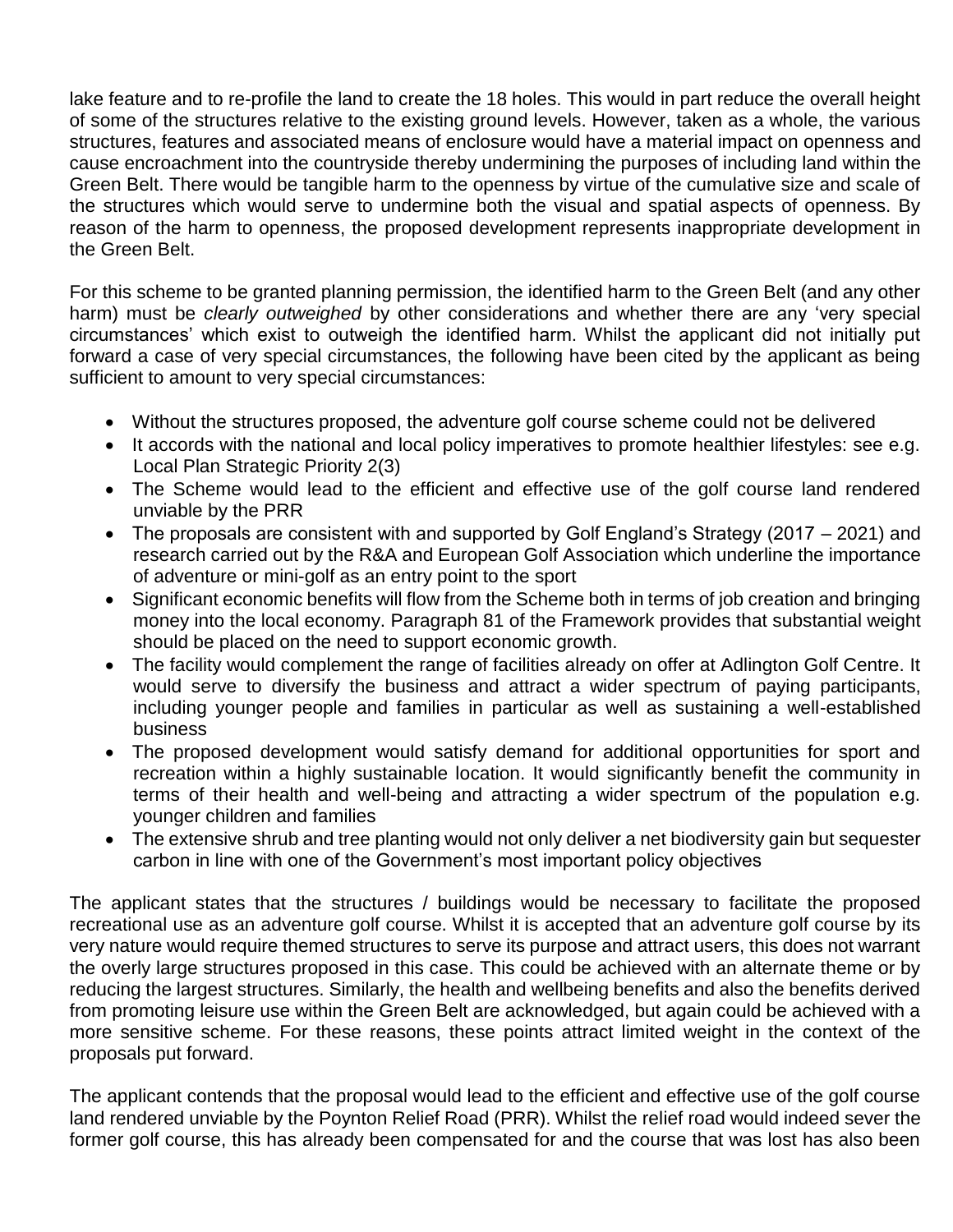replaced with a brand-new replacement golf course by the Council. The construction of the relief road will result in a change to the appearance of the area to the east. However, this places greater importance on maintaining openness of the Green Belt to the west. Accordingly, this is given limited weight.

The applicant's very special circumstances, such as the benefits the proposal would have on the health and wellbeing of users and the positive impact on the local economy including tourism are noted. It is acknowledged that the proposal would provide additional recreational facilities which would assist the health and wellbeing of the community as well as the local economy these considerations are given moderate weight. These considerations do not override the fact that both national and local policy direct decision makers to attach substantial weight to harm to the Green Belt. The weight of these other considerations is not enough to outweigh the substantial harm to the Green already identified contrary to the advice of the NPPF and Development Plan Policies PG 3 of the CELPS and saved GC1 of the MBLP.

#### **Landscape Impact**

The application site is an open, undulating landscape, bound to the east by the Adlington Industrial Estate, a residential development - Shirdfold Farm to the north, the remainder of the Golfing facility to the south and the wider rural landscape to the west, with the former Woodford Aerodrome site and Stockport at a distance to the west. The application site, part of a golf course, is gently undulating, with sparse tree cover along with some boundary hedgerows, further to the south are a number of woodland blocks.

The application has been supported by a Landscape and Visual Appraisal (LVA). This identifies the baseline landscape setting of the application site and that of the surrounding landscape including the commencement of the Poynton Relief Road. The appraisal identifies the National character area – NCA61 – Shropshire, Cheshire and Staffordshire Plain, and also the local landscape character, as identified in the Cheshire East Landscape Character Assessment (LCA) 2018, which indicates that the application site is located within the LCT 11: Higher Wooded Farmland type and specifically LCA 11a: Adlington.

The proposed Australian themed adventure course will be partly at a lower level than the surrounding area and contained with higher earthworks – the submitted cut and fill drawing indicates that this will range from a mean level of 99.00 in the central plateau area to a maximum mound height of 106.00, although surrounded topography rises from east to west on the whole, from 99.00 on the edge of the western part of the mound to 102 on the outer boundary of the eastern extent of the mound.

The submitted Holes document identifies in sketch form the separate Australian themed features for each hole. While this includes no accurately dimensioned drawings a scale bar has been included with each illustration– although it is not possible to accurately measure each installation, it appears that for the larger items the Sydney Opera House is approximately 4m in height, the Sydney Harbour Bridge approximately 3.5m, Ayres Rock approximately 4.75m, the Gold mine approximately 4m and the Spider and Bats Hole appears to be 1.3. The remaining features are smaller or fairly horizontal and range from a rider on a horse to rocks and a Kangaroo.

The landscape proposals indicate that softworks associated with the proposals would include native species woodland and understorey, themed native species and marginal planting within the golf playing area. The Landscape and Visual Appraisal indicates that the landscape sensitivity for landscape features is Low, for landscape character is Low Sensitivity and that the Magnitude of Effect on landscape features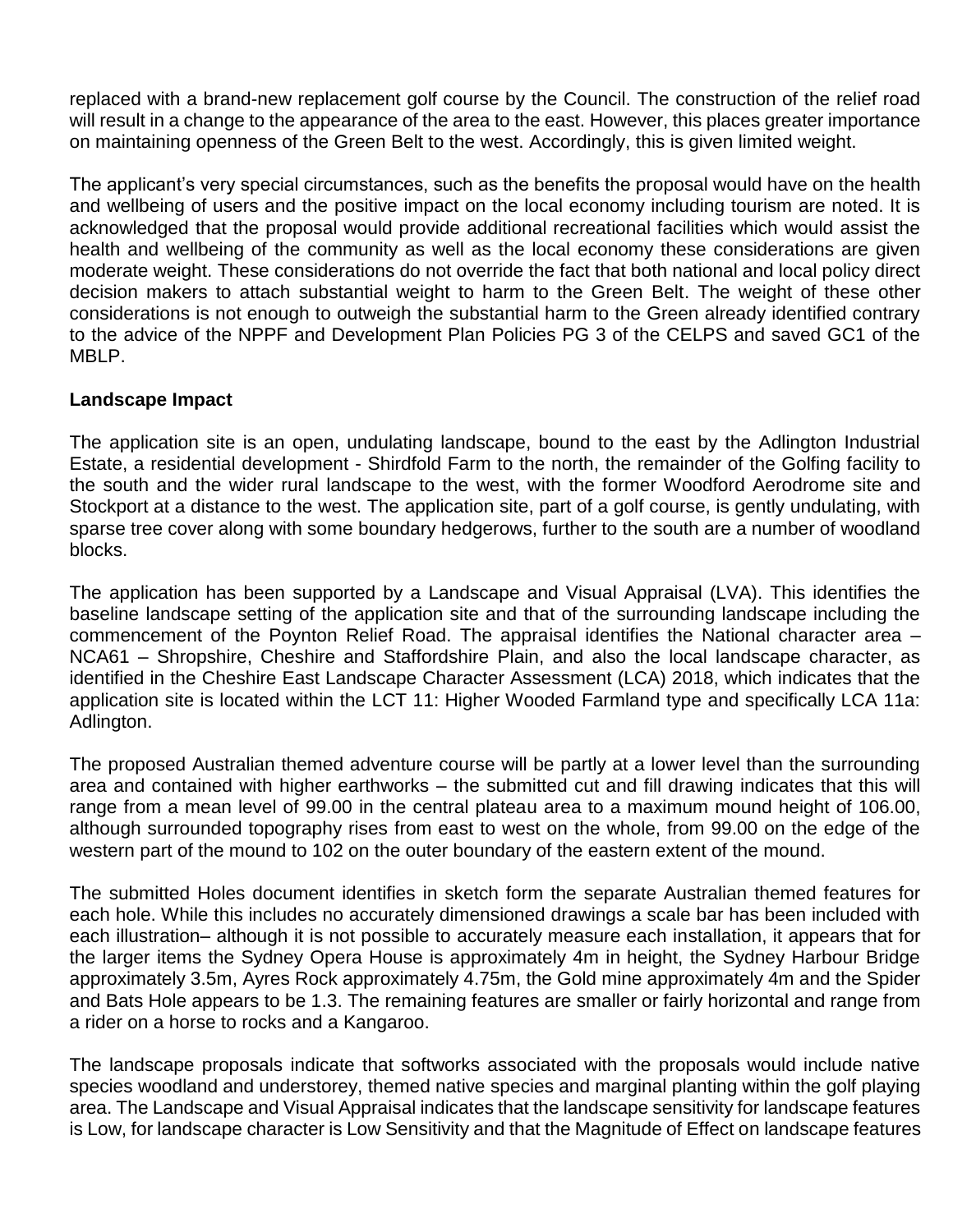would be low and adverse at year 1 and by year 15 low to medium and beneficial, and that the landscape effects would be Low/ Medium and adverse at year 1 and Low – Medium and beneficial at year 15. Visual effects are identified as ranging from negligible – Moderate adverse at year 1 to negligible to minor/moderate beneficial at year 15.

While the Council's Principal Landscape Architect broadly agrees with the Landscape and Visual Appraisal, he does not fully agree with all the summary and conclusions. While the appraisal highlights Stockport Council's LCA and identifies that the Urban Fringe Farmland type would be a more appropriate baseline, the application site lies within Cheshire East and the Cheshire East Landscape Character Assessment provides the baseline landscape character, this indicates that the application site is located within LCT 11: Higher Wooded Farmland type and specifically LCA 11a: Adlington. Policy SE4 – The Landscape of the Cheshire East Local Plan Strategy identifies that all development should conserve the landscape character and quality and should where possible, enhance and effectively manage the historic, natural and man-made landscape features that contribute to local distinctiveness of both rural and urban landscapes; and that development will be expected to incorporate appropriate landscaping. In this instance, the Council's Principal Landscape Architect agrees that the extensive native woodland planting surrounding the Adventure Golf Course would be appropriate. Also, there are a number of woodland blocks located in close proximity and it would not appear incongruous in the wider landscape. In time it would also mitigate the proposals and would be beneficial in what is a changing landscape in that locality and so do not consider that the landscape proposals are contrary to Policy SE 4 – The Landscape.

The Council's Principal Landscape Architect does however agree with the appraisal that the introduced hole features could be considered incongruous (7.12) but does not consider that they are introduced features that one would normally associate with a golf course. While the Council's Principal Landscape Architect accepts that the proposed landscape mitigation proposals would screen some items immediately and some in the longer term, it is also the case that a number of the introduced item are substantial built structures and of a scale in scale that may be an issue in what the submission identifies as being development within the Green Belt, in which Policy PG 3 – Gren Belt applies. However, the Council's Principal Landscape Architect does not object on landscape grounds.

## **Trees**

The application is supported by an Arboricultural Impact Assessment (AIA). It identifies 5 trees for removal to accommodate the proposed adventure golf course. The AIA concludes that these tree losses could be appropriately mitigated for with replacement planting as part of a landscape strategy. It is also concludes that retained trees would be able to be protected with suitable measures. The loss of trees would be compensated for by the landscaping proposals.

## **Ecology**

The Council's Nature Conservation Officer (NCO) has reviewed the application with regard to the following species:

Great Crested Newts - This protected species is known to occur at a number of ponds in this broad locality. The application site however offers very limited habitat for great crested newts and the proposals would not result in the fragmentation or isolation of great crested newt habitat. Considering the scale and nature of the proposed development and its distance from the nearest ponds, he potential impacts of the proposed development are limited to a low risk of any newts that venture onto the site being killed or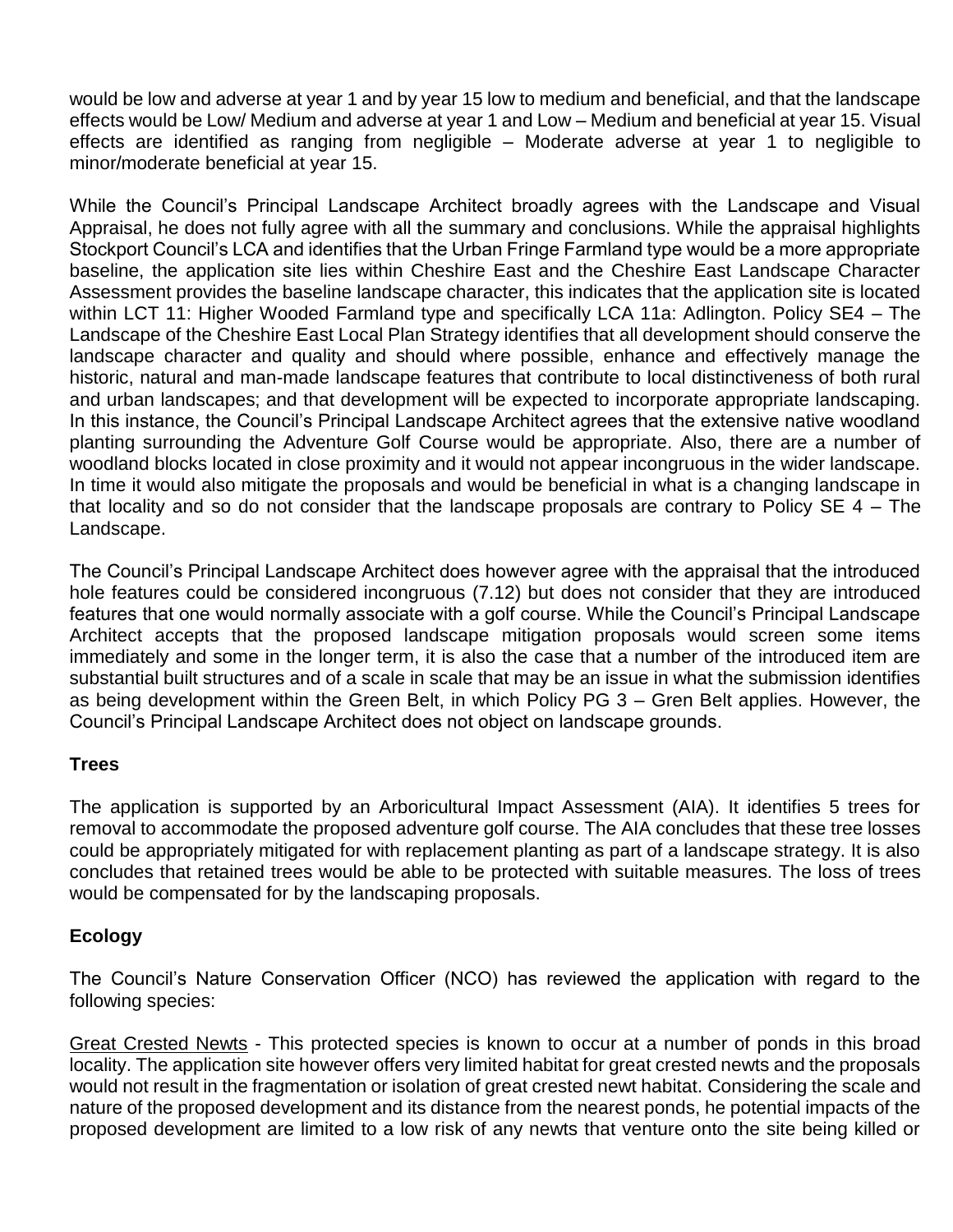injured during the construction process. In order to address this risk, the applicant's ecological consultant has recommended the installation of an amphibian fence for the duration of the works. The NCO has advised that provided these measures are implemented, the proposed development would be highly unlikely to result in a breach of the Habitat Regulations. Consequently, it is not necessary for the Council to have regard to the Habitat Regulations during the determination of this application and the impact on the scheme on this species is acceptable.

Bats - A single tree has been identified as having potential to support roosting bats. However, the said tree is located outside of the application site and so would not be affected by the proposed development. Whilst the application site offers limited opportunities for roosting bats, bats are likely to commute and forage around the site to some extent. To avoid any adverse impacts on bats resulting from any lighting associated with the development, if planning permission is granted, a condition should be attached requiring any additional lighting to be agreed.

Badgers - Whilst this species is known to occur in the wider locality, no evidence of a sett was recorded during the latest survey of the application site. This species is not reasonable likely to be significantly affected by the proposed development.

Biodiversity Net Gain - Local Plan Policy SE 3 requires all developments to contribute positively to the conservation of biodiversity. Whilst this application has not been supported by a Biodiversity Metric, the very low value of the existing habitats on site mean that the proposed development is likely to lead to an increase in biodiversity value of the site as a result of the associated native planting.

Conditions are recommended requiring the submission of details of lighting, protection of nesting birds and accordance with proposed great crested newt mitigation measures. Subject to this, the scheme is found to be acceptable in terms of nature conservation and compliant with CELPS Policy SE 3 and saved MBLP Policy NE 5.

## **Manchester Airport Safeguarding**

The Safeguarding Authority for Manchester Airport has assessed the proposed development against the aerodrome safeguarding measures. The creation of the lake as part of the proposals has the potential to increase the risk of Birdstrike to aircraft using Manchester Airport. Manchester Airport is satisfied that details as to how the site operators would prevent geese and other bird species from that are hazardous to aircraft from becoming established at the site as well as visiting feeding water birds could be secured by a condition requiring submission of a bird hazard management plan. Other conditions regarding lighting and prohibiting the use of solar photovoltaic (of which none are proposed) would ensure that the safety of aircraft is maintained by the proposals. Subject to conditions, the proposal would accord with the advice the Town and Country Planning (safeguarded aerodromes, technical sites and military explosives storage areas) Direction 2002 and therefore the previous reason for refusal regarding aircraft safety has been addressed.

## **Highway Implications**

The proposed course would be open between 09.00 and 21.00 hrs Mon-Sun and would employ 8 new staff to operate the course. The existing Adlington Golf Centre car park has 163 spaces would be used for the parking requirements of the new adventure course. The Head of Strategic Infrastructure (HSI - Highways) has confirmed that no highways objections are raised on the basis that the proposed new adventure golf course is located at an existing golf centre. The HSI has confirmed that the scheme does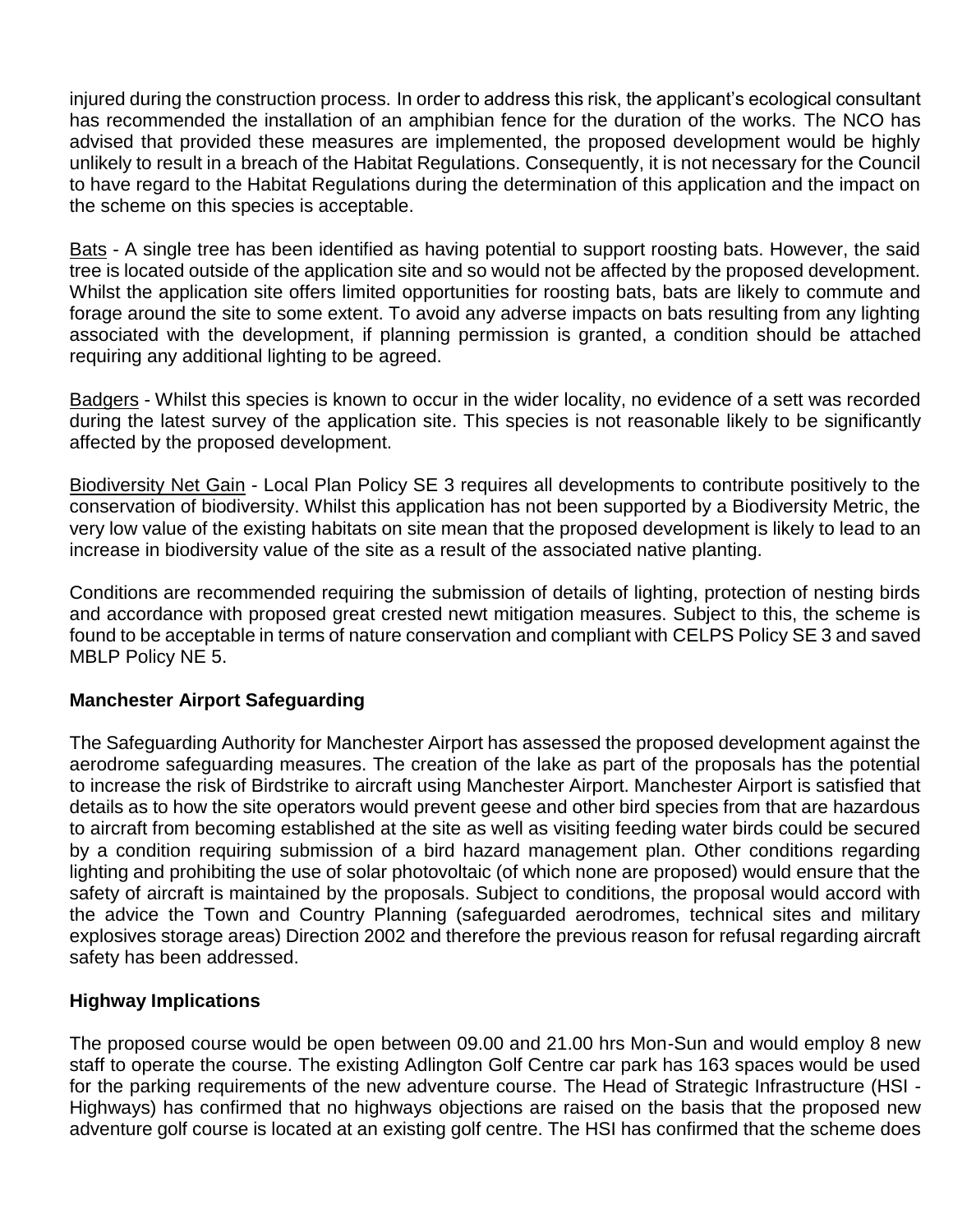not raise any highway concerns in respect of traffic impact or parking. The scheme is found to be acceptable in terms of highways and parking.

### **Residential Amenity**

The nearest residential property, 'Shirdfold Farm', is located some 70 metres of the northern boundary of the proposed Adventure Golf Course. Given that the lawful use of the site is already as a golf course, it is not considered that the proposal would materially harm neighboring amenity by reason of noise. The proposals are also of sufficient distance away so as to not cause material harm by reason of loss of light, visual intrusion or loss of privacy.

### **Public Rights of Way (PROW)**

The proposed development lies adjacent to a Public Right of Way, namely Bridleway No.42 in the parish of Adlington. The Council's Public Rights of Way Unit has confirmed that it is unlikely that the development will impact on the adjacent Bridleway. However, it is recommended that an advice note be attached to any approval reminding the developer of their obligations.

### **Flood Risk and Drainage**

The site is located within Flood Zone 1 where flooding from rivers and the sea is very unlikely with less than a 0.1 per cent (1 in 1000) chance of flooding occurring each year. The application is supported by a Flood Risk Assessment. In the absence of any objection from the Council's Flood Risk Manager, the scheme is found to accord with Policy SE 13 of the CELPS and saved Policy NE 20 of the MBLP.

#### **Heritage Assets**

The closest designated heritage asset is the Grade II Listed Lostock Hall Farmhouse to the north. However, the proposed site is far enough away from the building and its curtilage not to directly affect its setting and therefore will be acceptable in this regard. The proposal accords with CELPS Policy SE 7.

#### **CONCLUSIONS AND PLANNING BALANCE**

The site lies within the North Cheshire Green Belt. National and local policy affords significant protection to the Green Belt. Whilst the existing use of the land is as a golf course, and the proposal for an Adventure Golf Facility would fall within the same use, the proposal would involve the provision of a substantial number of structures and significant engineering operations to re-profile the land. Whilst the provision of buildings (which would also include the themed structures) could be considered as 'appropriate facilities' for outdoor sport and recreation as well as the associated engineering operations, this is subject to their impact on openness.

Taken as a whole, the various structures, features and associated means of enclosure would have a material impact on openness and cause encroachment into the countryside thereby undermining the purposes of including land within the Green Belt. By reason of the harm to openness, the proposed development represents inappropriate development in the Green Belt. The benefits of the proposal in terms of promoting the health and wellbeing of users and the positive impact on the local economy including tourism are not enough to outweigh the substantial harm to the Green Belt. The proposal is therefore contrary to the advice of the NPPF and Development Plan Policies PG 3 of the CELPS and saved GC1 of the MBLP.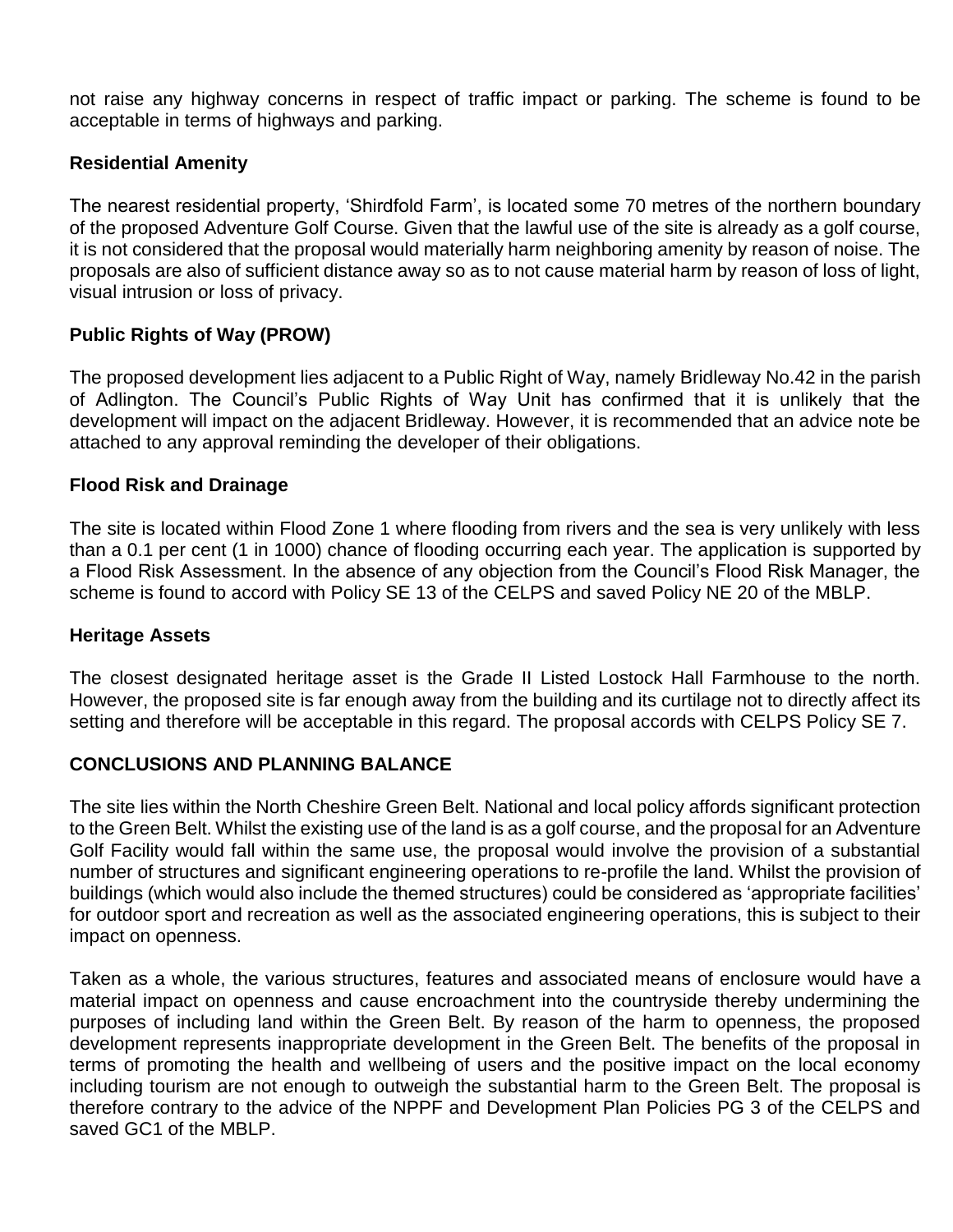In considering the previously refused application, it was determined that there would be 'other identified harm' in the form of harm to the landscape contrary to policies SE 1 and SE 4 of the Cheshire East Local Plan Strategy. However, this application is supported by revised landscape mitigation proposal that would include extensive native woodland planting surrounding the Adventure Golf Course. Also, there are a number of woodland blocks located in close proximity. In time this would mitigate the proposals and would be beneficial in what is a changing landscape in the locality and so the revised landscape proposals are acceptable.

The site lies within the Manchester Airport Safeguarding Zone. The Safeguarding Authority for Manchester Airport has confirmed that the likely threat to aircraft from birdstrike arising from the revised scheme, which is a material consideration, could be addressed by condition. Thus, the previous reason for refusal relating to aircraft safety has now been resolved.

There are no objections on the grounds of residential amenity, ecology, trees, highways, public rights of way, flood risk or heritage assets. However, these considerations do not outweigh the harm to the Green Belt and so the application is recommended accordingly.

### **RECOMMENDATION**

**Refuse for the following reasons:**

**1. Green Belt - The site lies within the North Cheshire Green Belt. The proposed development, whilst not inappropriate development by definition, would lead to a loss of openness and encroachment in the Green Belt. The various structures, features and associated means of enclosure would have a material impact on openness and cause encroachment into the countryside thereby undermining the purposes of including land within the Green Belt. By reason of the harm to openness, the proposed development represents inappropriate development in the Green Belt. There are not considered to be material considerations that clearly outweigh the harm to the Green Belt by reason of loss of openness. The proposal is therefore contrary to the National Planning Policy Framework, Policy PG 3 of the Cheshire East Local Plan Strategy and saved Policy GC1 of the Macclesfield Borough Local Plan.**

In order to give proper effect to the Board's intentions and without changing the substance of the *decision, authority is delegated to the Head of Planning, in consultation with the Chair (or in his absence the Vice Chair) of the Strategic Planning Board to correct any technical slip or omission in the wording of the resolution, between approval of the minutes and issue of the decision notice.*